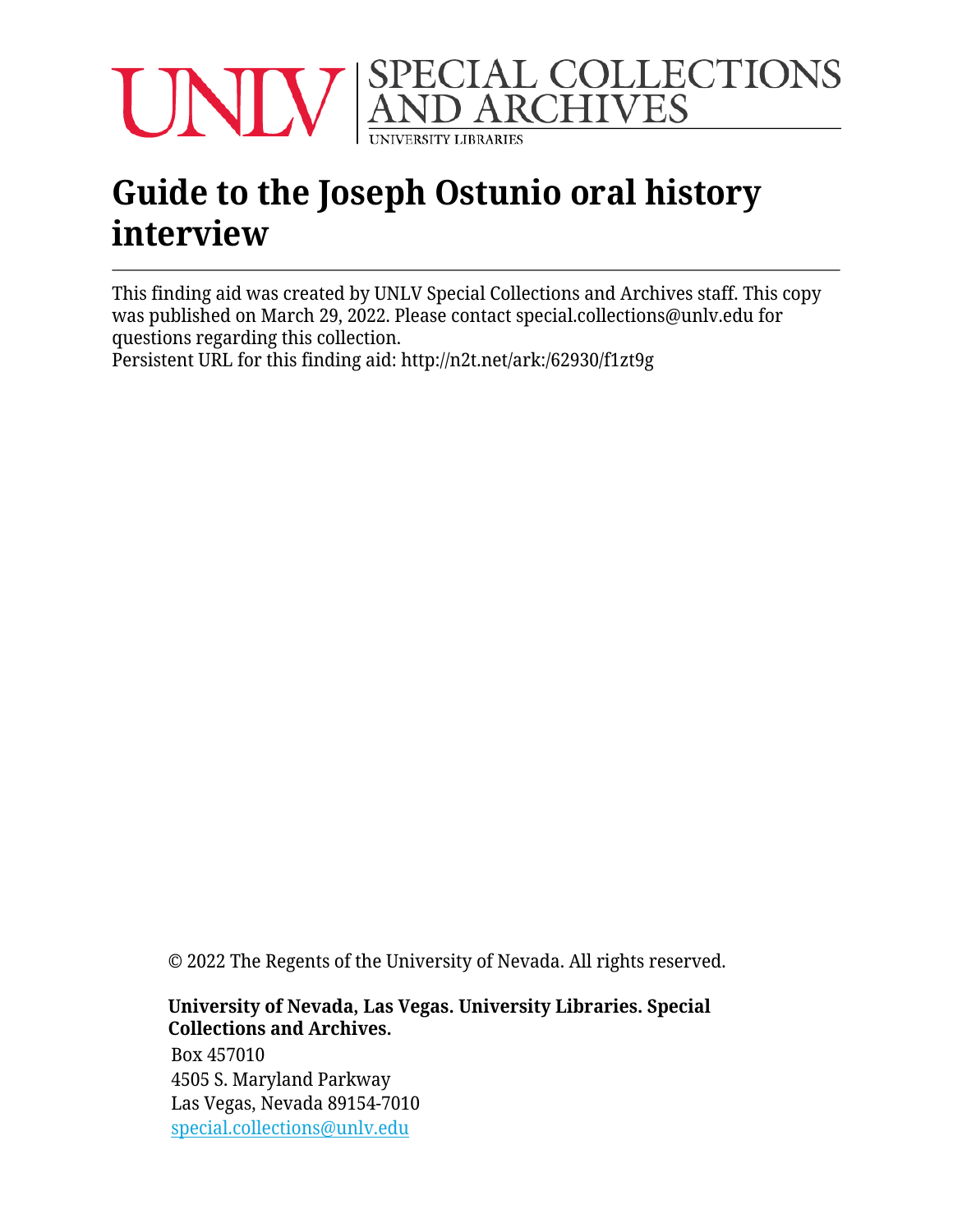# <span id="page-1-0"></span>**Table of Contents**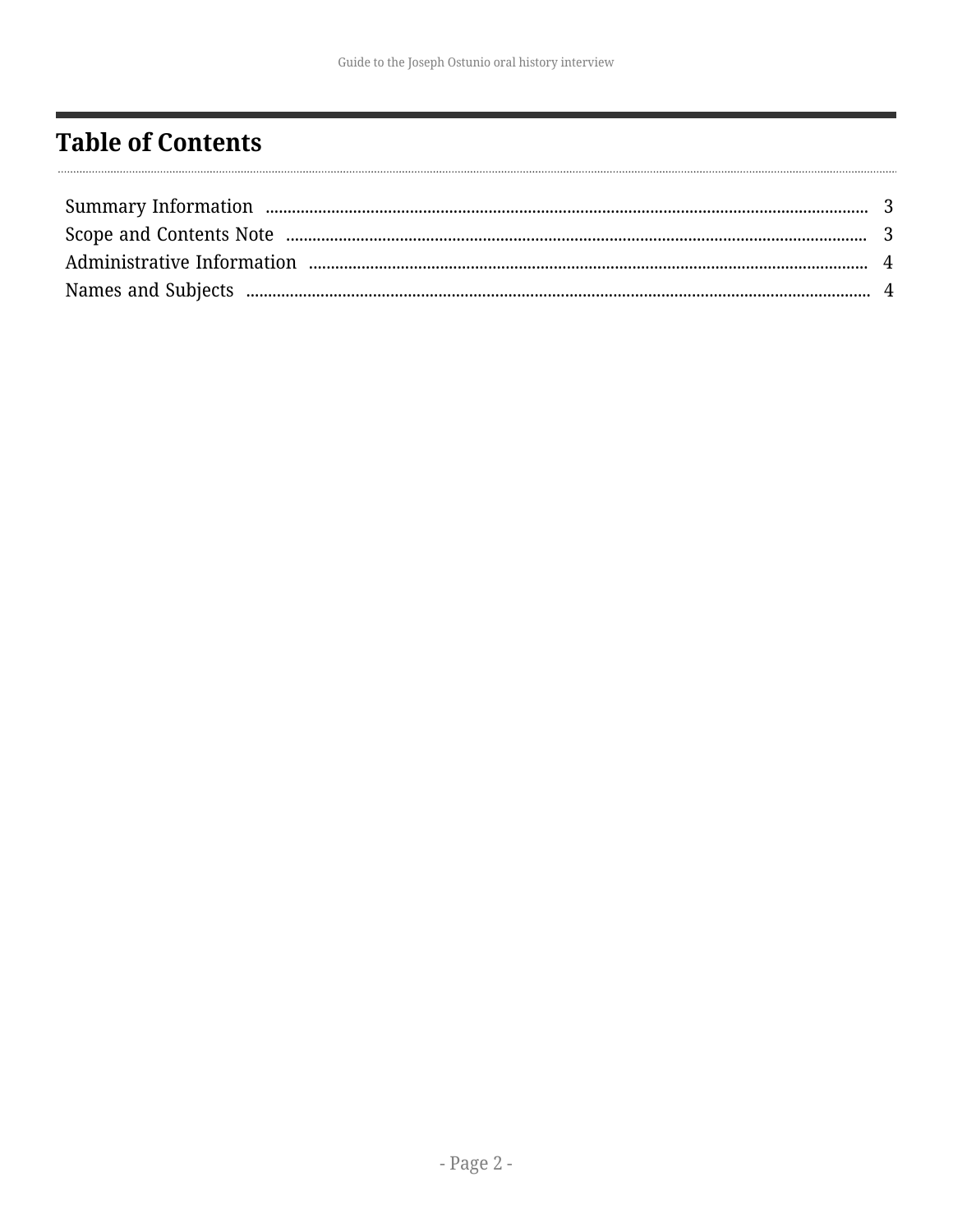## <span id="page-2-0"></span>**Summary Information**

| <b>Repository:</b>                  | University of Nevada, Las Vegas. University Libraries. Special<br><b>Collections and Archives.</b>                                                                                                                                                                                                                                                                                                                                                                                                                                                                                                                                                               |
|-------------------------------------|------------------------------------------------------------------------------------------------------------------------------------------------------------------------------------------------------------------------------------------------------------------------------------------------------------------------------------------------------------------------------------------------------------------------------------------------------------------------------------------------------------------------------------------------------------------------------------------------------------------------------------------------------------------|
| Creator:                            | Ostunio, Joseph, 1989-                                                                                                                                                                                                                                                                                                                                                                                                                                                                                                                                                                                                                                           |
| Contributor:                        | Remembering 1 October Oral History Project                                                                                                                                                                                                                                                                                                                                                                                                                                                                                                                                                                                                                       |
| Title:                              | Joseph Ostunio oral history interview                                                                                                                                                                                                                                                                                                                                                                                                                                                                                                                                                                                                                            |
| ID:                                 | OH-03369                                                                                                                                                                                                                                                                                                                                                                                                                                                                                                                                                                                                                                                         |
| Date:                               | 2017 December 20                                                                                                                                                                                                                                                                                                                                                                                                                                                                                                                                                                                                                                                 |
| <b>Physical</b><br>Description:     | 2 Digital Files (0.070 GB) MP3                                                                                                                                                                                                                                                                                                                                                                                                                                                                                                                                                                                                                                   |
| Language of the<br><b>Material:</b> | English                                                                                                                                                                                                                                                                                                                                                                                                                                                                                                                                                                                                                                                          |
| Abstract:                           | Oral history interview with Joseph Ostunio conducted by Claytee<br>D. White on December 20, 2017 for the Remembering 1 October<br>Oral History Project. In this interview, Joseph Ostunio discusses<br>his early childhood in Las Vegas, Nevada and how he grew to<br>love country music. He talks about the Route 91 Harvest music<br>festival, which he attended with his friend in 2017. He describes<br>the events of that weekend and the shooting on that Sunday,<br>October 1, 2017, during which his friend was shot. Ostunio ends<br>the interview with his feelings regarding Las Vegas and what he<br>has learned about himself from this experience. |

#### **Preferred Citation**

Joseph Ostunio oral history interview, 2017 December 20. OH-03369. [Cite format consulted: Audio recording or Transcript.] Oral History Research Center, Special Collections and Archives, University Libraries, University of Nevada, Las Vegas. Las Vegas, Nevada.

**^** [Return to Table of Contents](#page-1-0)

## <span id="page-2-1"></span>**Scope and Contents Note**

Oral history interview with Joseph Ostunio conducted by Claytee D. White on December 20, 2017 for the Remembering 1 October Oral History Project. In this interview, Joseph Ostunio discusses his early childhood in Las Vegas, Nevada and how he grew to love country music. He talks about the Route 91 Harvest music festival, which he attended with his friend in 2017. He describes the events of that weekend and the shooting on that Sunday, October 1, 2017, during which his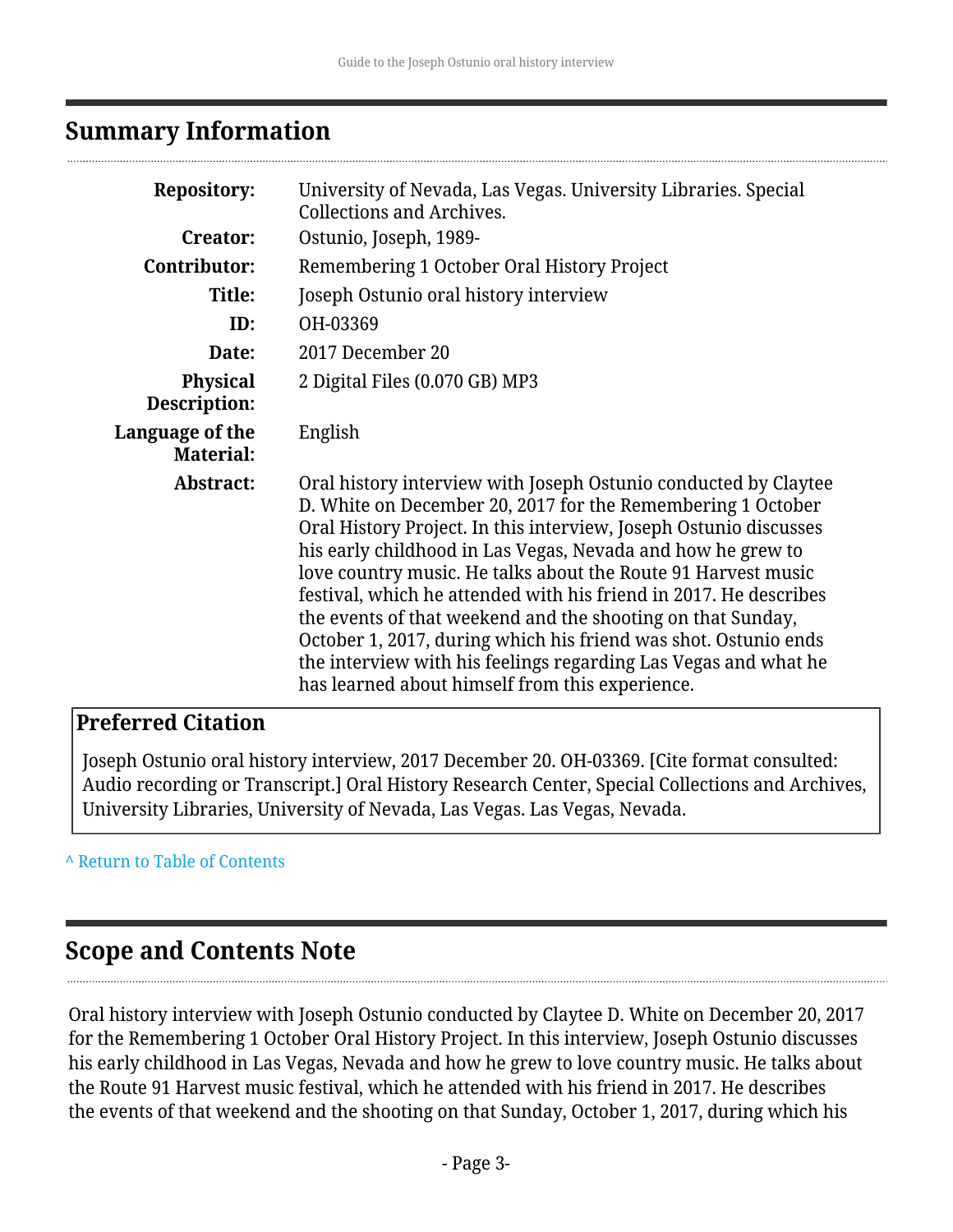friend was shot. Ostunio ends the interview with his feelings regarding Las Vegas and what he has learned about himself from this experience. Digital audio available; no transcript available.

**^** [Return to Table of Contents](#page-1-0)

# <span id="page-3-0"></span>**Administrative Information**

#### **Access Note**

Collection is open for research. Where use copies do not exist, production of use copies is required before access will be granted; this may delay research requests. Advanced notice is required.

### **Publication Rights**

Materials in this collection may be protected by copyrights and other rights. See [Reproductions](http://www.library.unlv.edu/speccol/research_and_services/reproductions) [and Use](http://www.library.unlv.edu/speccol/research_and_services/reproductions) on the UNLV Special Collections and Archives website for more information about reproductions and permissions to publish. Some transcripts do not exist in final form, therefore any editing marks in a transcript (deletions, additions, corrections) are to be quoted as marked.

#### **Acquisition Note**

This interview was conducted and transcribed by the Oral History Research Center (OHRC) which is part of the UNLV University Libraries Special Collections and Archives Division.

#### **Processing Note**

Interview materials were processed by UNLV Libraries Special Collections and Archives in 2018. Michaella Gazala wrote the collection description. The audio has been minimally reviewed and all readily available information has been included in the description.

#### **^** [Return to Table of Contents](#page-1-0)

## <span id="page-3-1"></span>**Names and Subjects**

- Oral histories (document genres)
- Las Vegas (Nev.)
- Las Vegas Shooting, Las Vegas, Nev., 2017
- Mass shootings
- Music
- Gun control
- Police--Response time